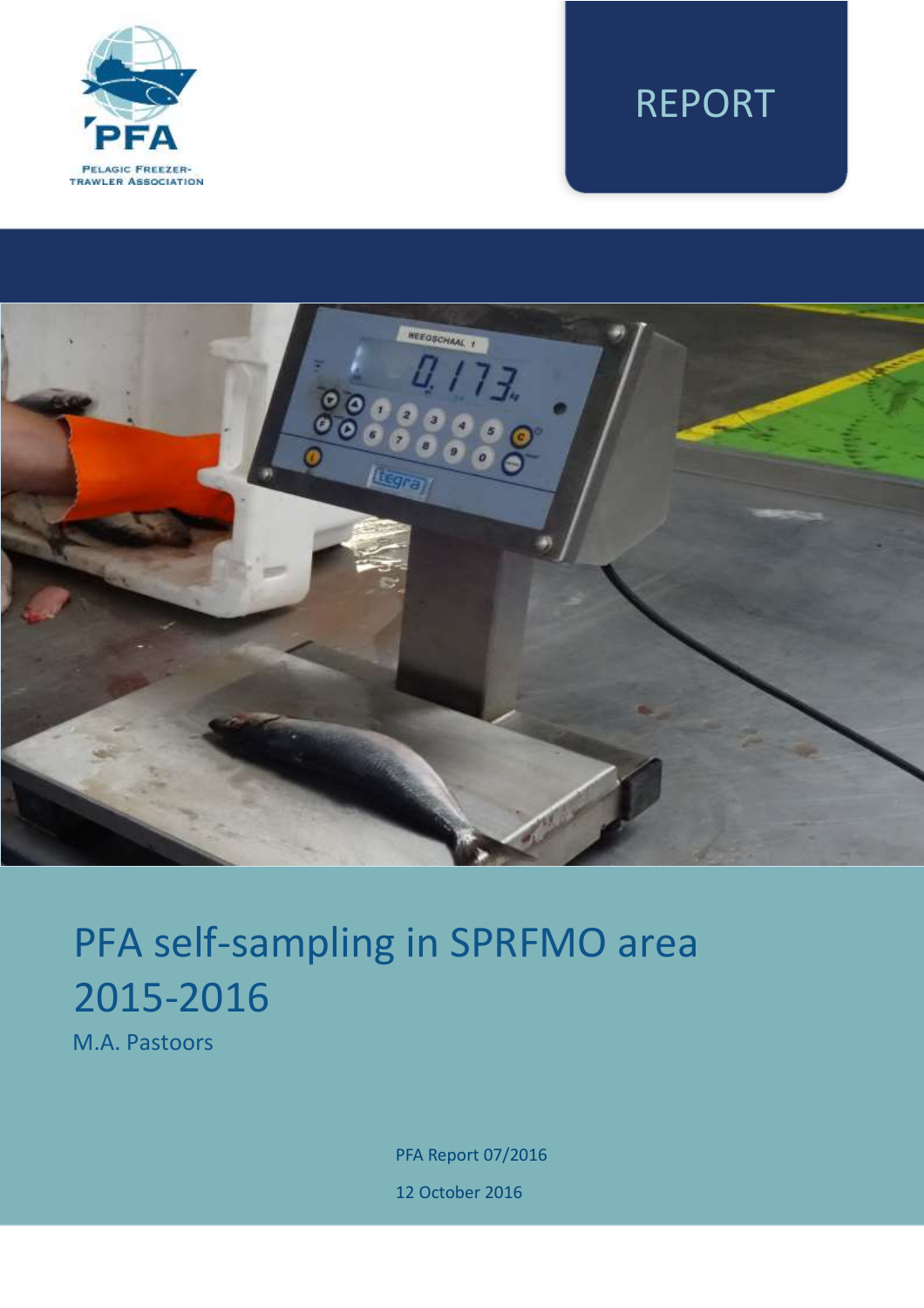Pelagic Freezer-trawler Association (PFA)

Louis Braillelaan 80 2719 EK Zoetermeer The Netherlands www.pelagicfish.eu

Please cite as: Pastoors, M.A. (2016) PFA self-sampling in SPRFMO area 2015-2016. PFA report 07/2016.

© 2016 Pelagic Freezer-trawler Association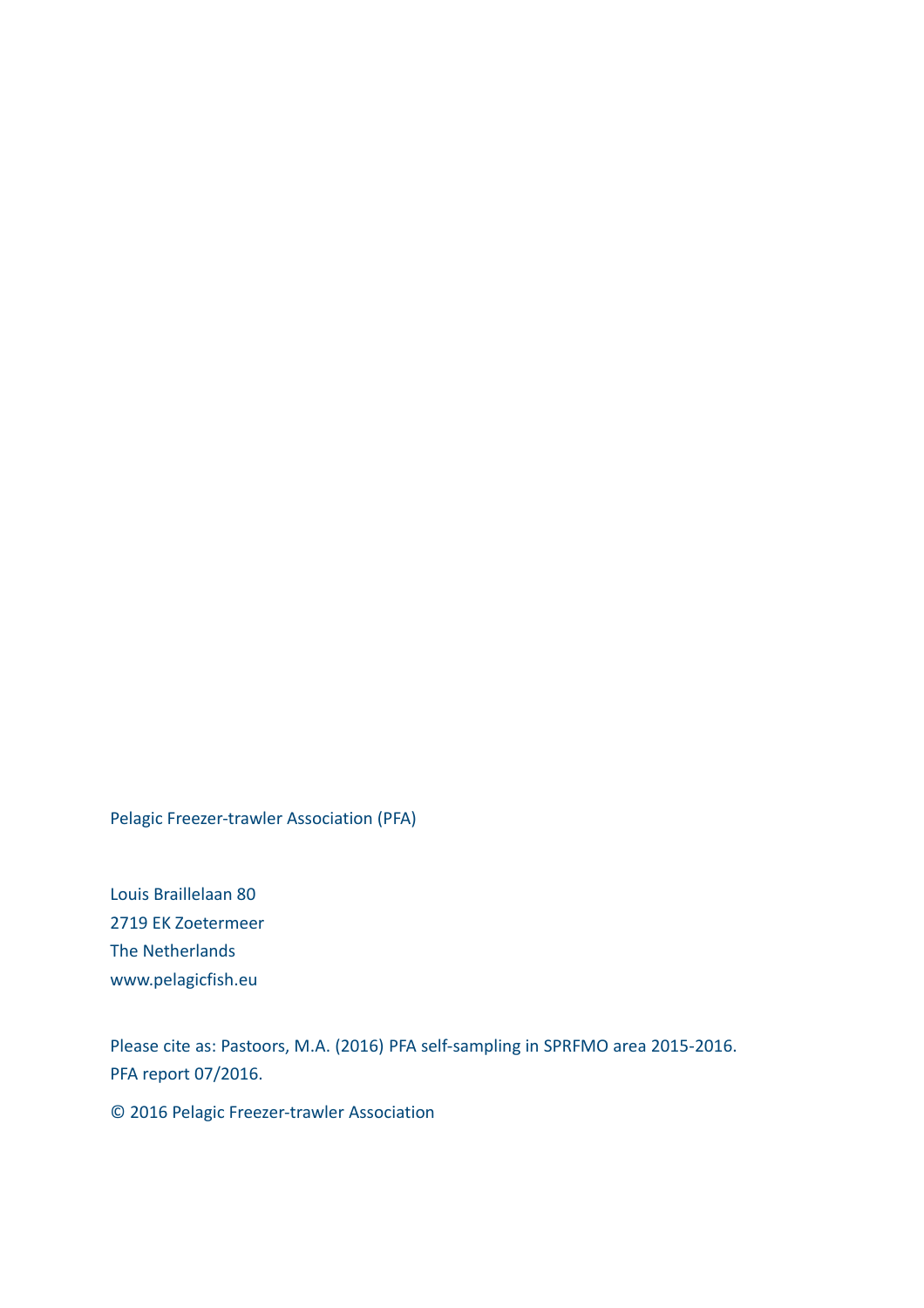

# **Summary**

A description is presented of the fisheries carried out by vessels belonging to members of the Pelagic Freezer-trawler Association (PFA) within the SPRFMO area during 2015 and 2016. On the vessels, the PFA self-sampling programme has been carried out during all trips from April to September. A description of the selfsampling programme is presented. The self-sampling programme delivers information on spatial and temporal evolution of the fishery, species and length compositions, CPUE and ambient fishing conditions (temperature and depth). A comparison between self-sampling data and observer data is presented for this fishery.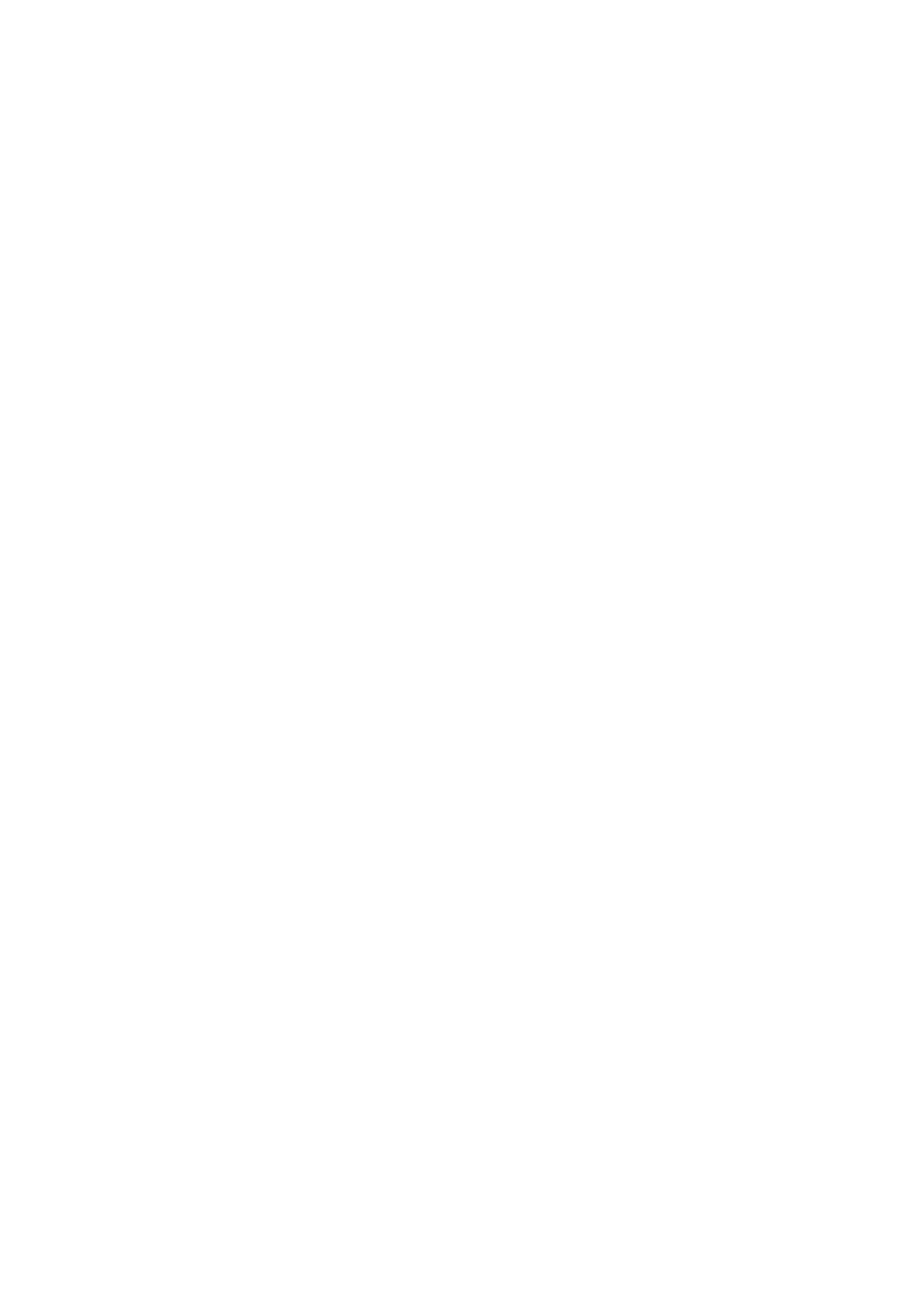

# **Contents**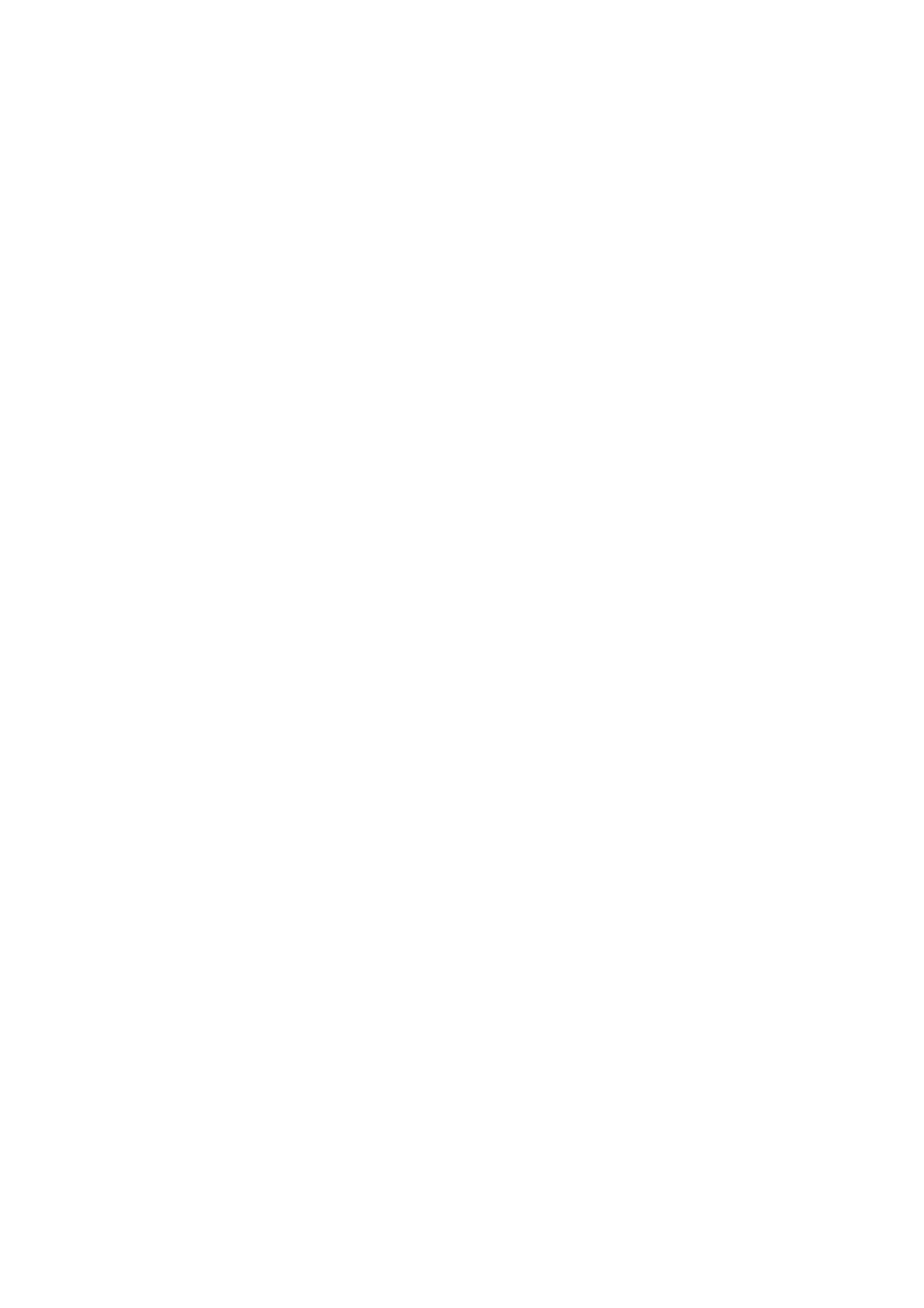

# **Introduction**

An extensive monitoring takes place on-board of pelagic freezer-trawlers operated by the members of the Pelagic Freezer-trawler Association (PFA). The catches of pelagic freezer-trawlers are sorted into batches of the same species, area and size class. The sampling process consists of a counting, measuring and weighing of all individual fish contained in one frozen carton of around 23 kg of fish and the determination of additional features like stomach content, fat content and the amount of damaged fish. Within the project "Pelagic Research Fleet", the PFA aims to capitalize on that monitoring by collecting information on hauls, catches and the combinations of haul and catch.

As part of the PRF project, a comprehensive self-sampling has been carried out during the fishery on Jack mackerel in the SPRFMO area during 2015 and 2016. This report summarizes the results obtained from that self-sampling programme.

# **Programme development**

The PFA self-sampling programme has seen a major development over the years 2014 to 2016. The self-sampling is carried out during fisheries in European waters, West-African waters and in the South Pacific. Overall, the number of trips sampled has increased from 4 in 2014, 34 in 2015 and 55 in 2016 (until early september only). The volume of catch that was subject to self-sampling in 2016 was around 170 000 tonnes.

During the period of development of the self-sampling programme several modifications have been implemented after discussions with the quality managers onboard of the vessels who are carrying out the self-sampling. The overall selfsampling approach consists of three elements:

- 1. Collect haul-by-haul information of the fisheries operation (date, time, position, depth, temperature, gear characteristics, estimated catch)
- 2. Collect batch-per-haul information that is generated in the freezing plant included on the vessels. Normally batch information is not separated out to different hauls, as batches of fish may be produced from several hauls. In the self-sampling programme, the quality managers have been asked to record the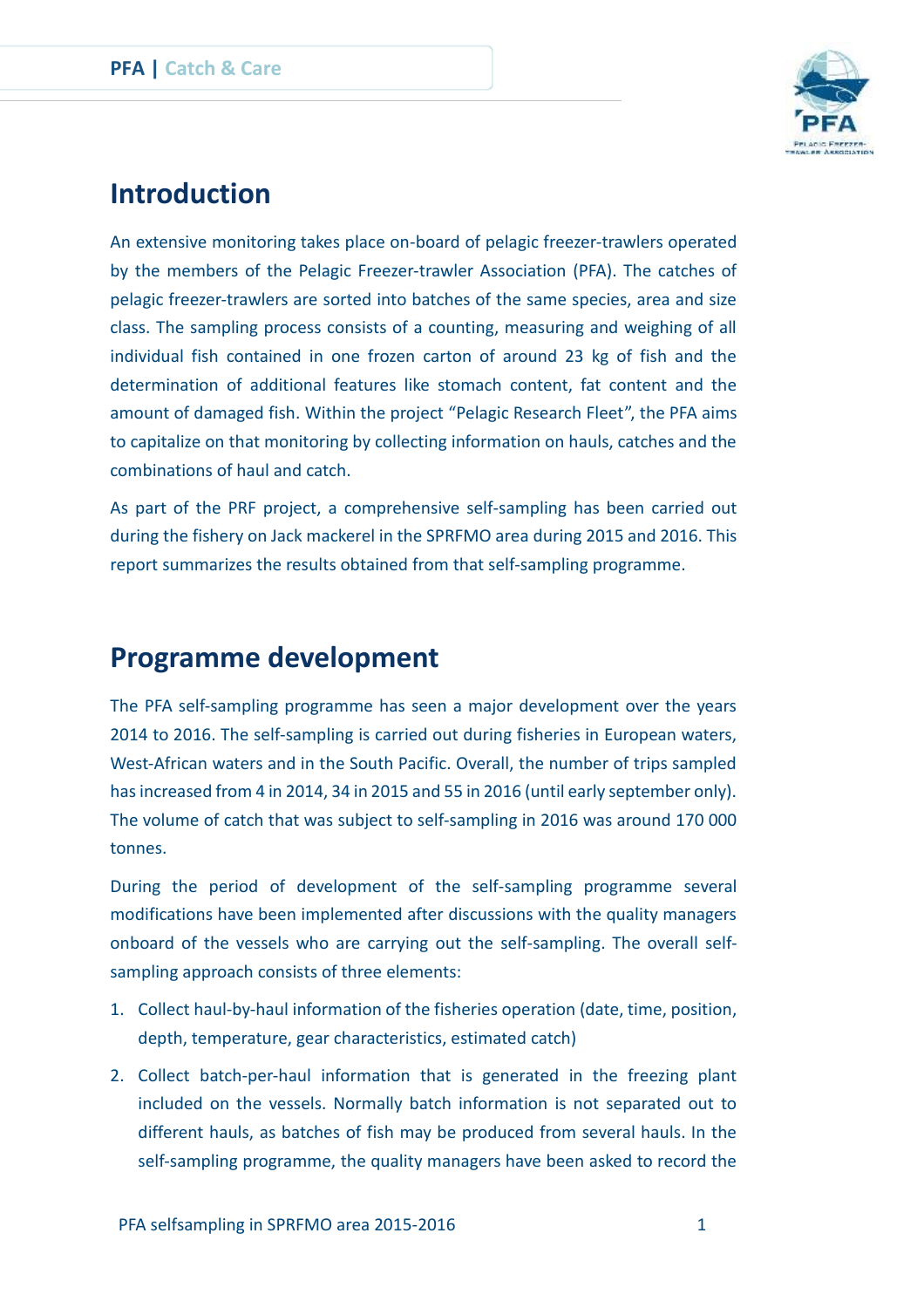number of cartons in each batch that have been produced from individual hauls.

3. Collect additional length samples based on a sample of fish. The length samples have initially been taken as a sample of the different batches that have already been graded into different species and length groups. During 2016, the procedure for length samples has been modified so that a random of around 20 kg will be taken from one of the hauls on a certain day.

All self-sampling data have been collected using coupled Excel spreadsheets whereby the formatting and data-entry have been predefined. An important aspect was that the quality managers on board of the vessel could also use the spreadsheet to generate the type of information that they required for reporting back to the skipper and to the companies.

The spreadsheets were collected at the end of the trips and added to a masterspreadsheet that was then converted into a number of RData files. All analysis have been carried out using the R package.

### **Results**

#### **General description of the PFA fisheries and self-sampling in the SPRFMO area**

The PFA fisheries in SPRFMO area in 2015 and 2016 can be summarized as follows

| <b>vear</b> | startdate | enddate        | nvessels     | catch  | ndays |
|-------------|-----------|----------------|--------------|--------|-------|
| 2015        | 15-4-2015 | $9 - 9 - 2015$ | 2            | 28.972 | -224  |
| 2016        | 18-4-2016 | 20-9-2016      | $\mathbf{1}$ | 10.284 | 128   |

| vear | nhauls |    | nmerk nhaulmerk nsamples nlength |     |       |
|------|--------|----|----------------------------------|-----|-------|
| 2015 | -388   | 76 | 1.501                            | 73  | 7.464 |
| 2016 | 169    | 41 | 680                              | 58. | 6.845 |

The number of "merk" refers to the number of batches that have been produced. The number of "haulmerk" refers to the combination of parts of the batches produced by certain hauls.

The species composition of the catches is shown in Figure 1.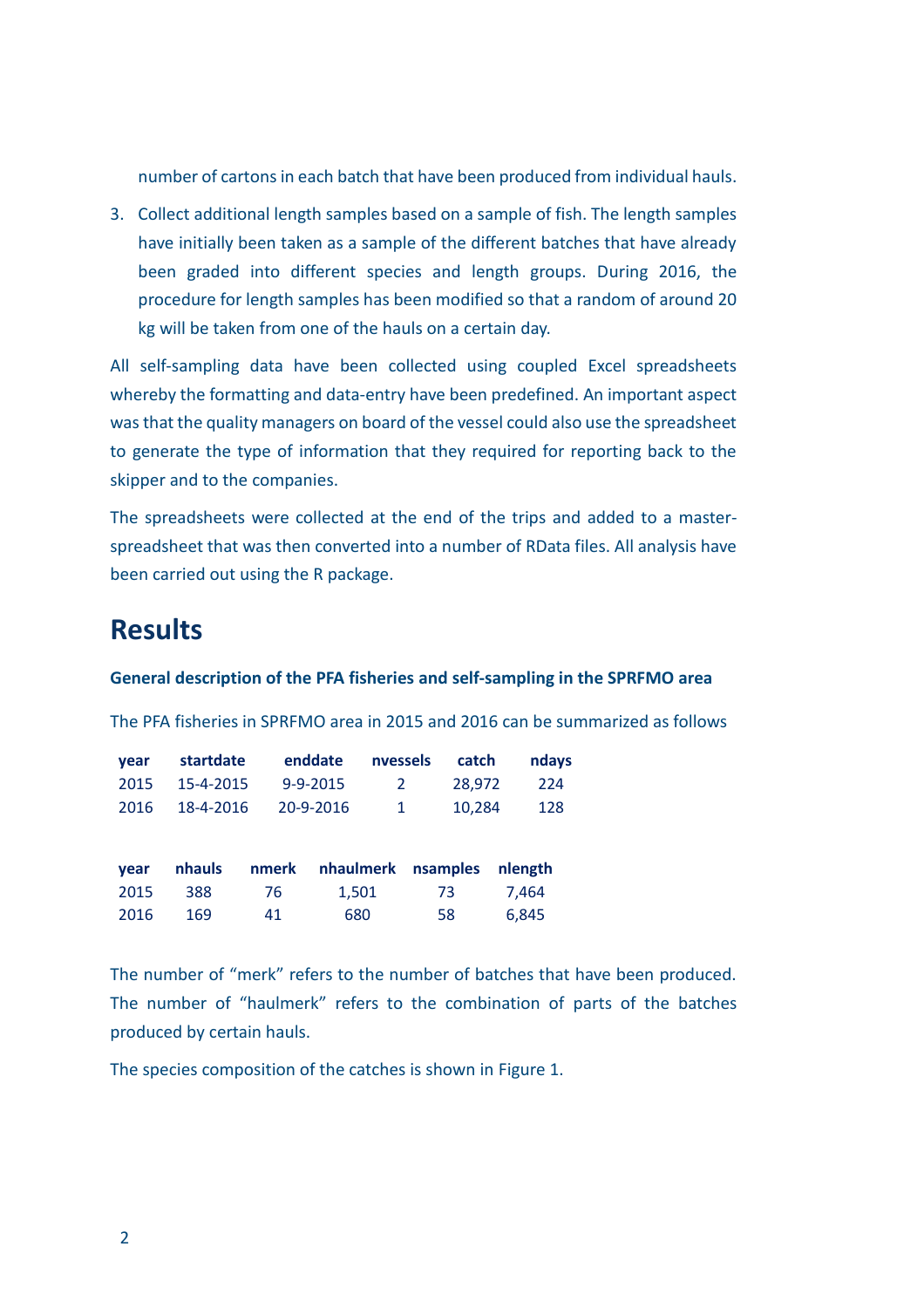



*Figure 1 Species composition of PFA fisheries in SPRFMO area, 2015 and 2016*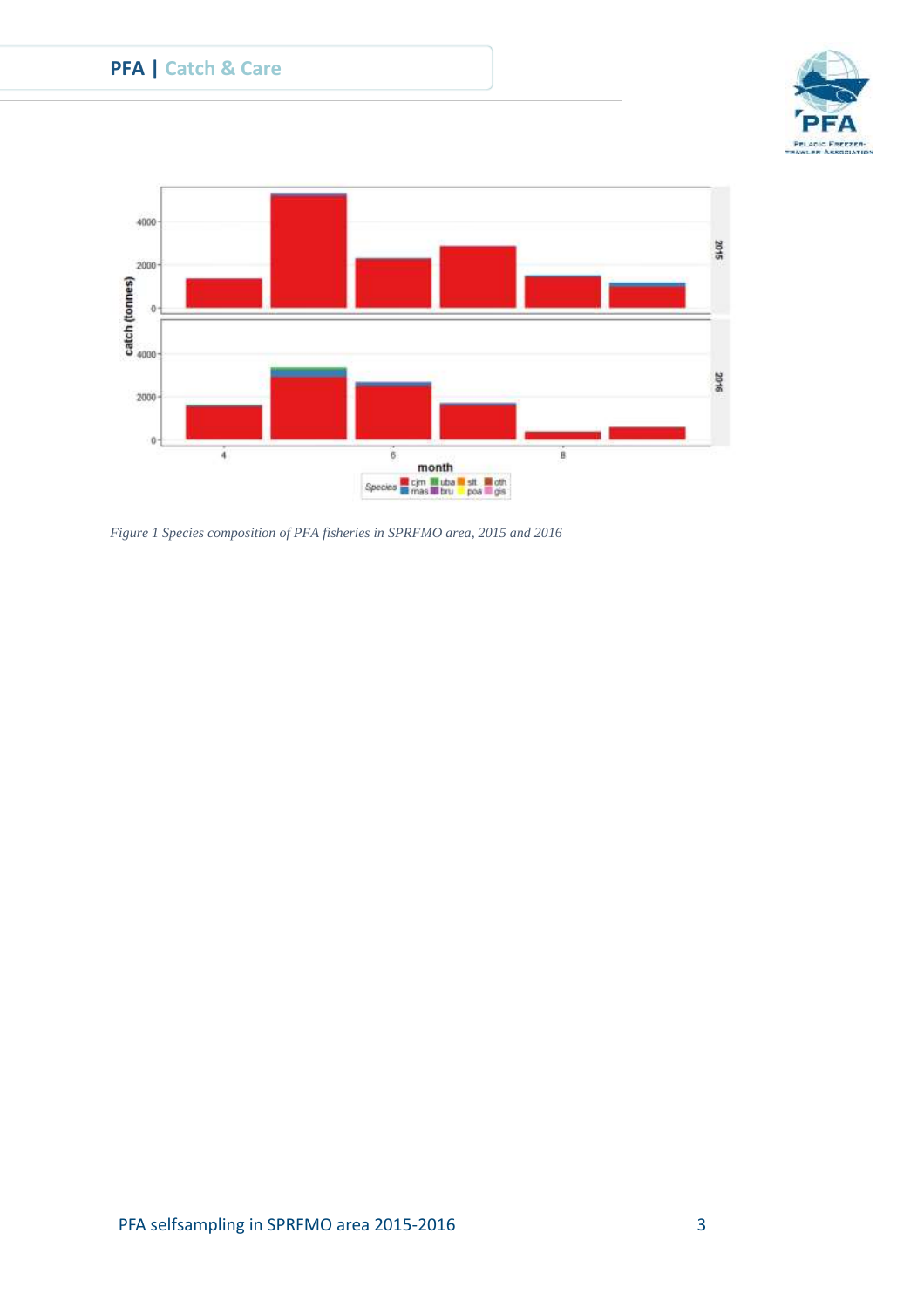#### **Spatial distribution of the fishery**

The approximate positions of hauls carried out by PFA vessels by year and month (figure 2)



-95-90-85-80-75-70-95-90-85-80-75-70-95-90-85-80-75-70-95-90-85-80-75-70-95-90-85-80-75-70-95-90-85-80-75-70

*Figure 2 Approximate PFA haul positions by year and month.* 

#### Catches of Jack mackerel by PFA vessels by year and month aggregated per 1 degree square (figure 3).



catch  $\Box$  500  $\Box$  1000  $\Box$  1500

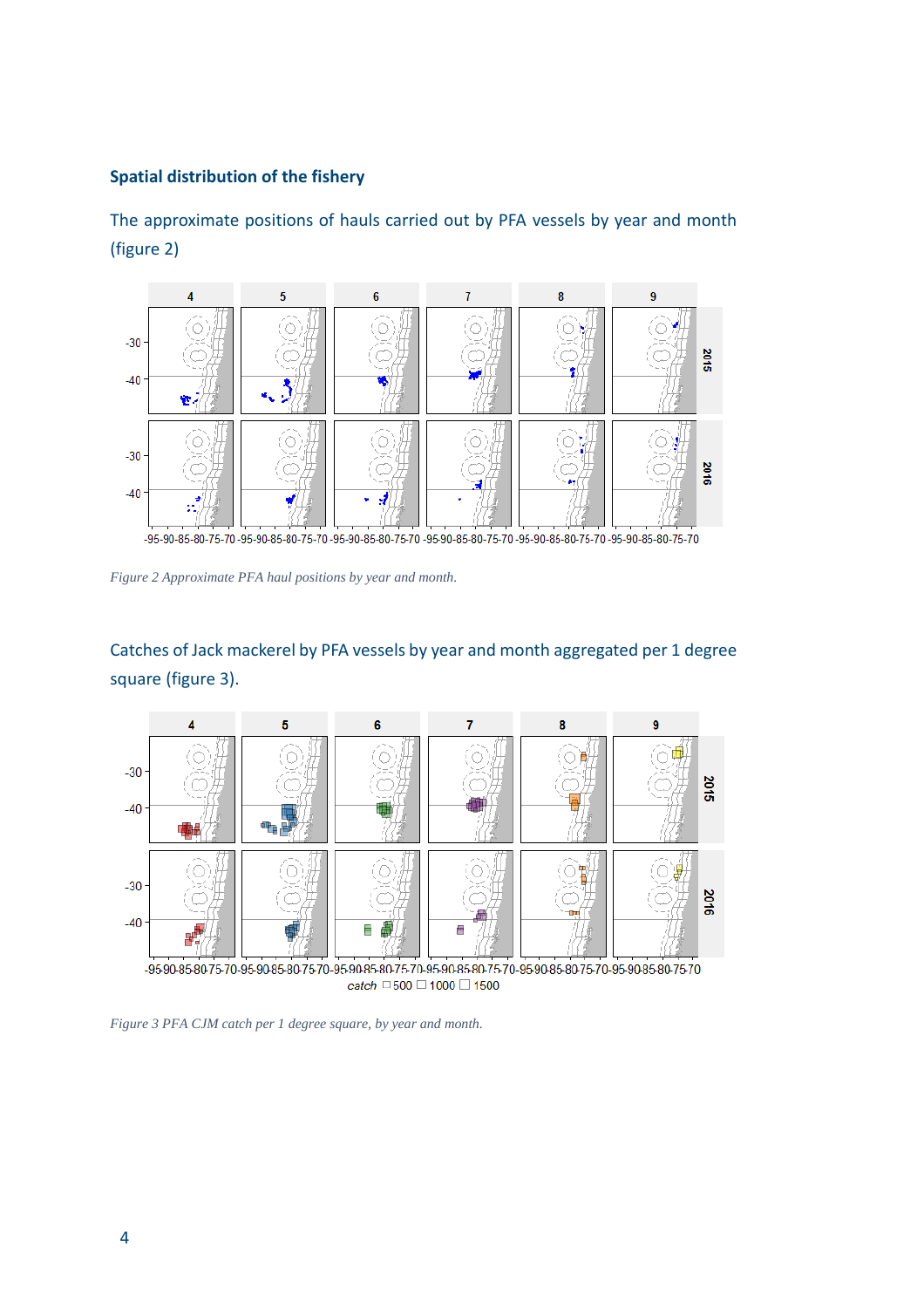

Effort (fishing hours) by PFA vessels by year and month aggregated per 1 degree square (figure 4).



*Figure 4 PFA effort (fishing hours) per 1 degree square, by year and month.*

### Log CPUE (ton/hour) of Jack mackerel by PFA vessels by year and month aggregated per 1 degree square (figure 5).



*Figure 5 PFA log CPUE (log ton/fishing hours) per 1 degree square, by year and month.*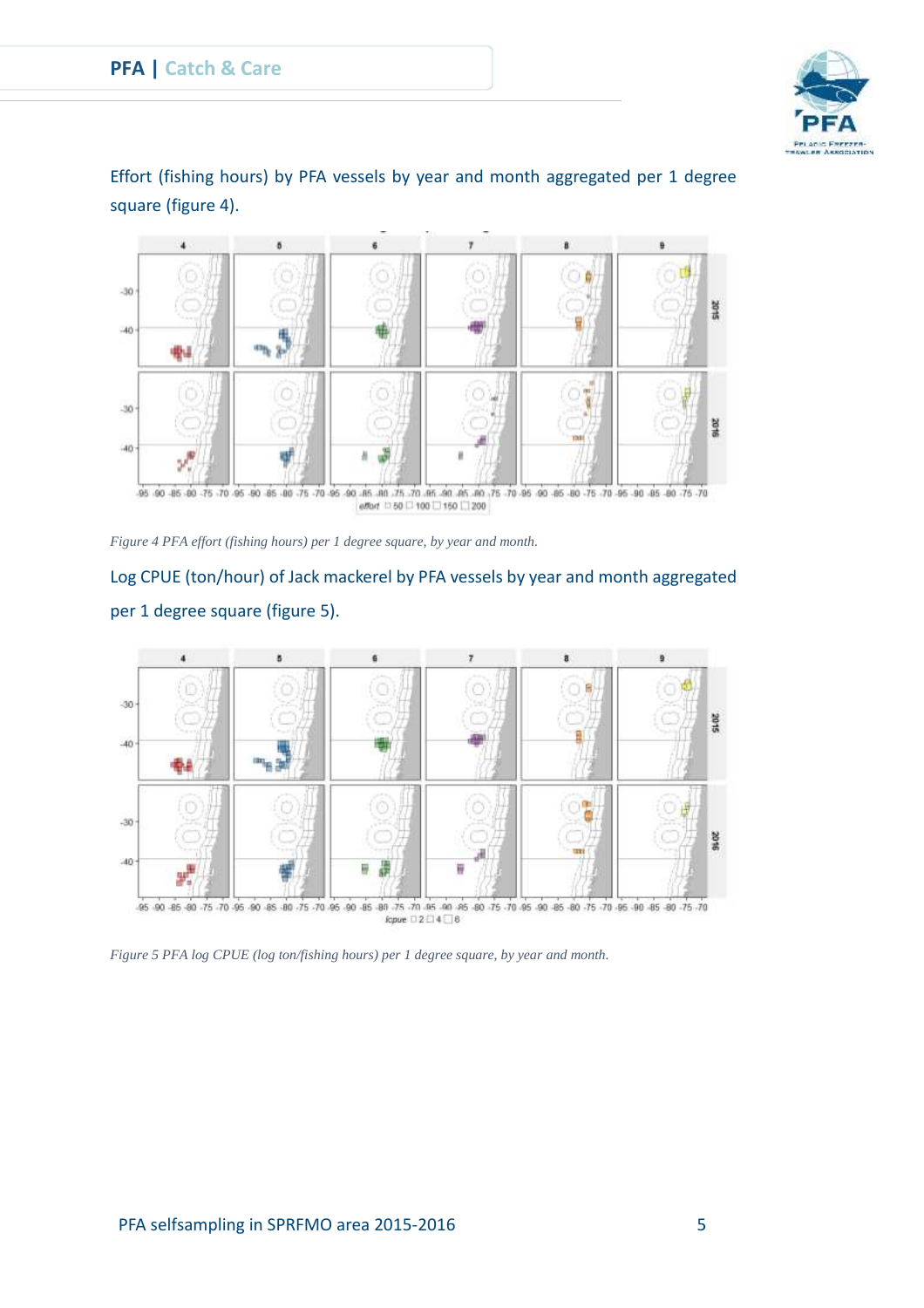#### **Length distribution of the CJM catches**

Length distributions have been measured on all PFA vessels participating in the SPRFMO fisheries for Jack mackerel in 2015 and 2016 (figure 6, tables 1 and 2). Length are measured as fork length (although some samples were accidentally measure in standardlength and afterwards converted to forklength).



*Figure 6 PFA aggregated length distributions (thousands of fish) by year and month.*

Length-weight relationships were estimated using different sampling approaches (Figure 7). In 2015 most of the length measurements were taken by batch whereas in 2016 they were measured by haul. Because the weight is only available as a mean weight per haul or batch, the resolution of the length-weight relationship is lower in 2016 because it is measured against the average length per haul.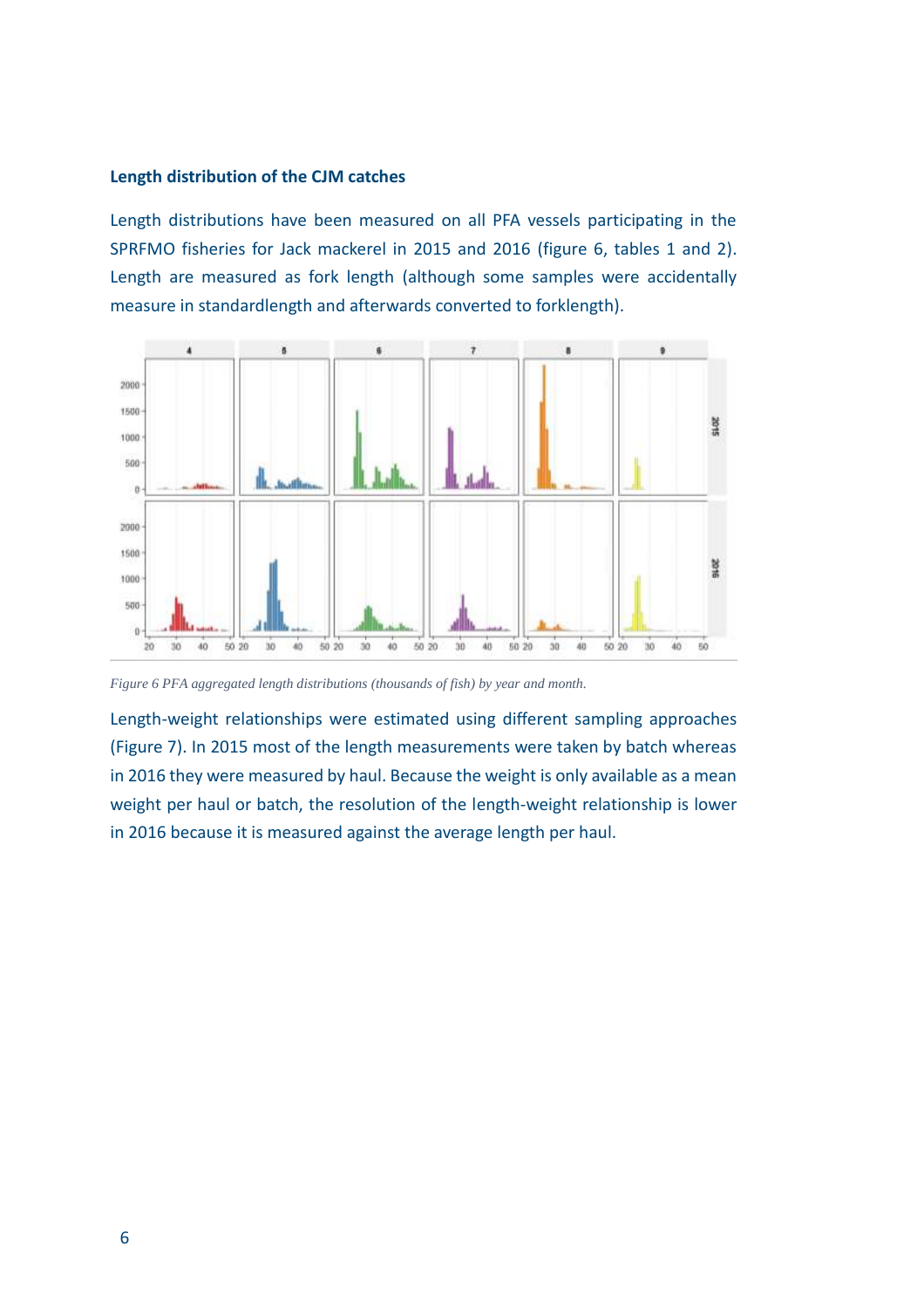





*Figure 7 PFA length-weight relationships by year (and month indicated by colour coding)*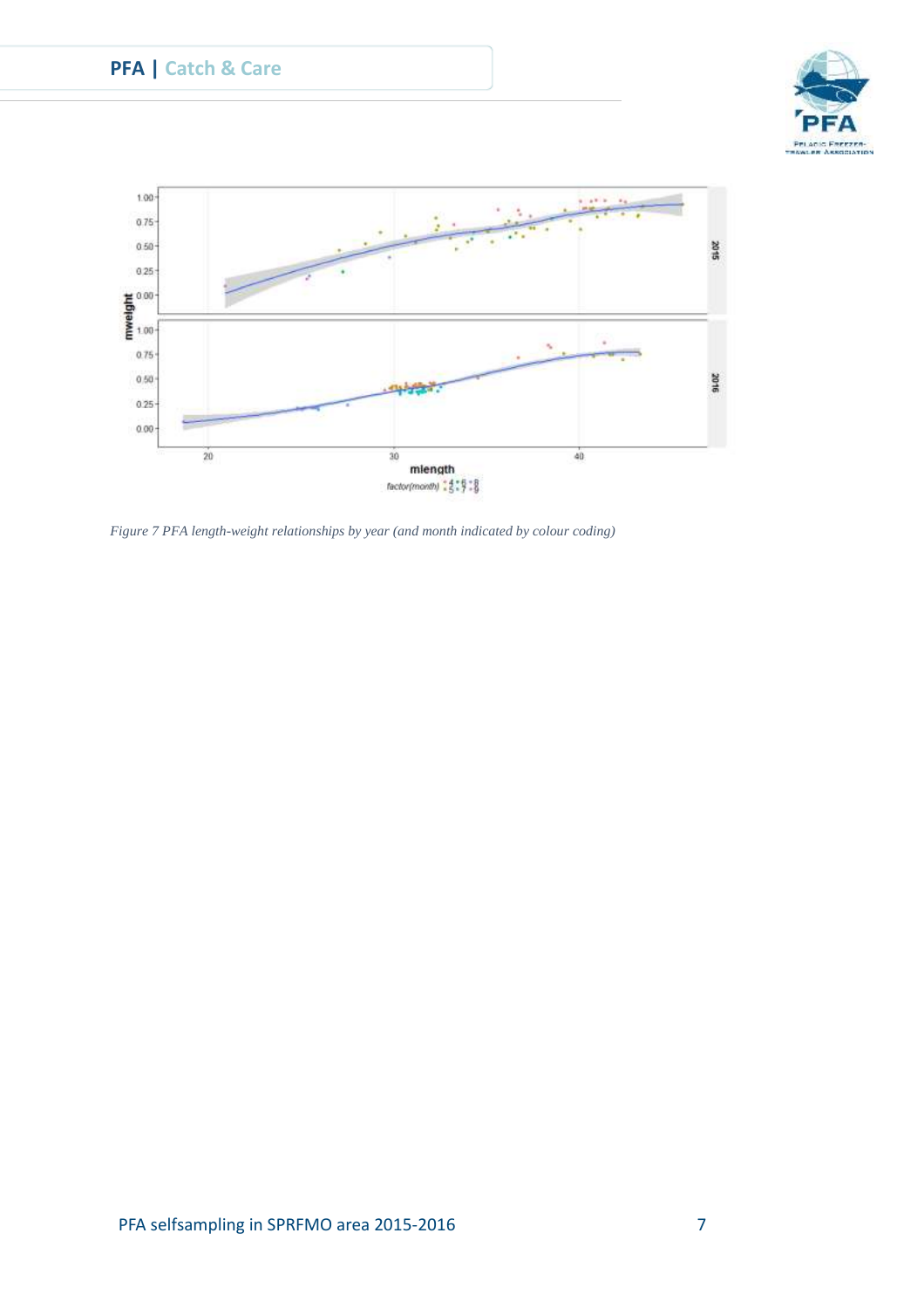#### **Environmental drivers and fisheries**

The skippers of the vessels are also collecting temperature (Figure 8) and depth information (Figure 9) which is measured on the headline of the gear. This information therefore refers to the ambient conditions during the fishing operations.



*Figure 8 PFA ambient temperature (headline temperature) per 1 degree square, by year and month.*



*Figure 9 PFA fishing depth (meters) per 1 degree square, by year and month.*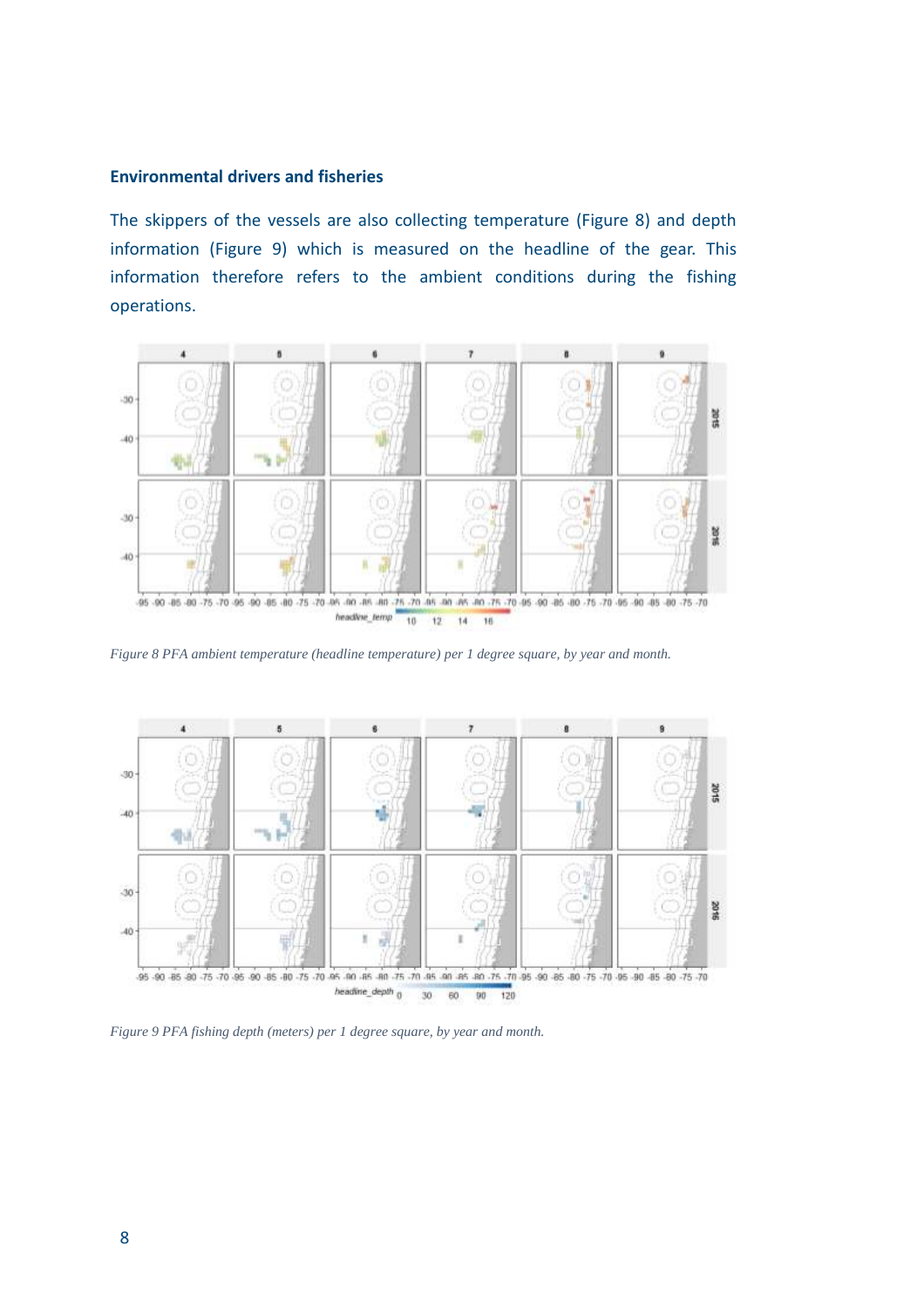

#### **CJM CPUE**

The average catch per unit of effort (tons / hour) for the PFA vessels shows in general a lower CPUE in 2016 compared to 2015, wich the exception of the month April.



*Figure 10 Top: PFA mean CJM CPUE (ton/hour). Bottom: CJM logCPUE (log ton/hour) expressed per haul in a boxplot with the lines connecting the median values.*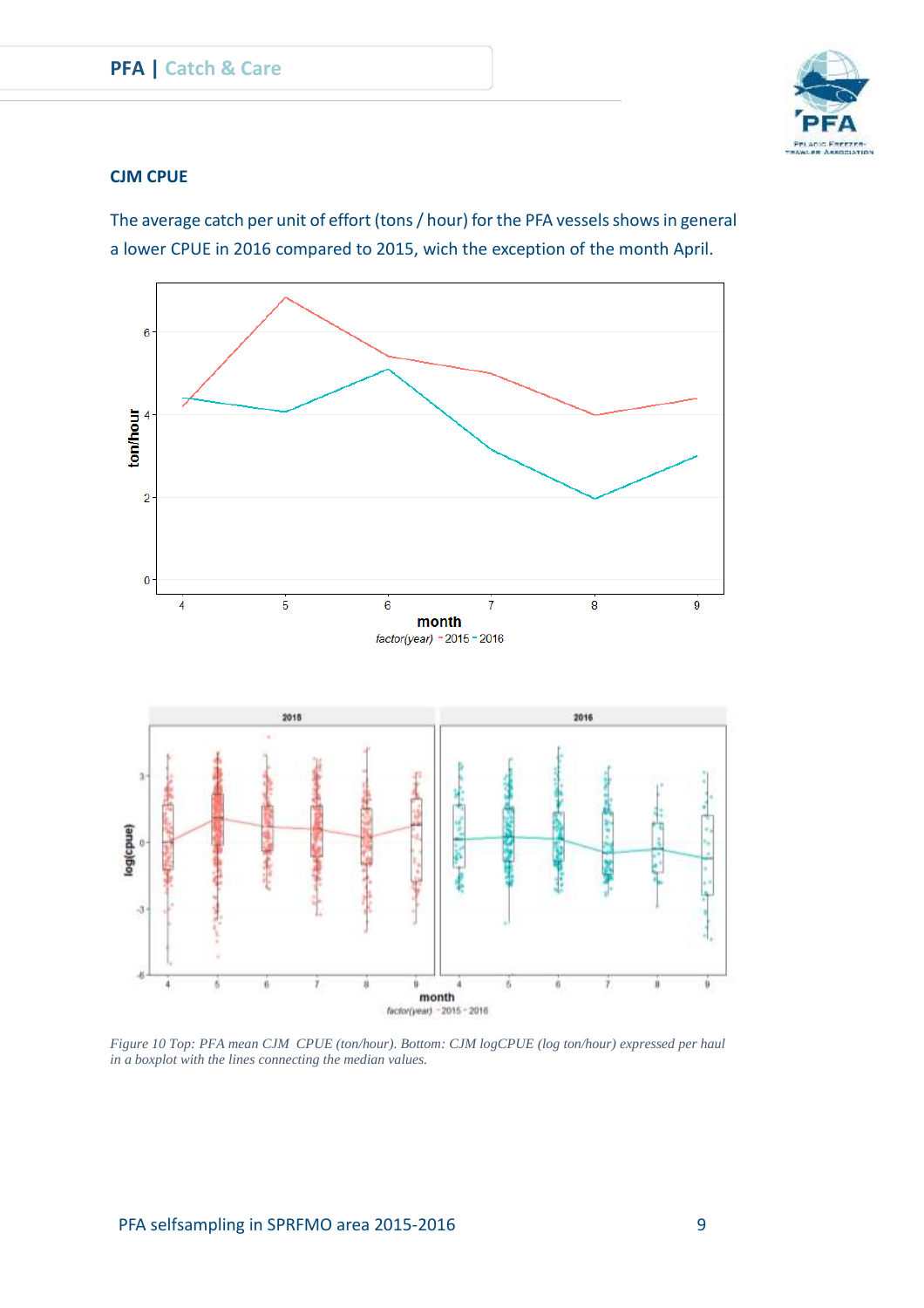#### **Comparisons of self-sampling and observer trips**

A critical question that is frequently raised with self-sampling data is whether the data is unbiased and reliable. Although this question cannot be answered in general based on the information available for PFA fisheries, an important issue is the link between observer collected data and self-sampling data. Often, the idea is put forward that observer data is more reliable than self-sampling data. However, the drawback of observer data is that it only applies when observers are on board, which is then often extrapolated to the seasons and trips when no observers are on board and this could lead to a bias in the length composition.

A second important issue is the sampling approach that is carried out by the scientific observer. During the PFA fisheries in 2015 a unique opportunity existed to test the potential role of self-sampling data vis-a-vis the observer data. On two vessels fishing very close to each other, both self-sampling was carried out and each of the vessels carried a scientific observer. The CJM length distributions of the two vessels from self-sampling and observer data in 2015 and 2016 (figure 11). The comparison shows that the sampling procedure followed by the scientific observer on vessel 2 in 2015 was likely biased towards larger fish in the catches. During 2016 the self-sampling and observer data were mostly consistent.



*Figure 11 comparison of scientific observer data and self-sampling length frequency data for CJM in 2015 (top, 2 vessels) and 2016 (under).*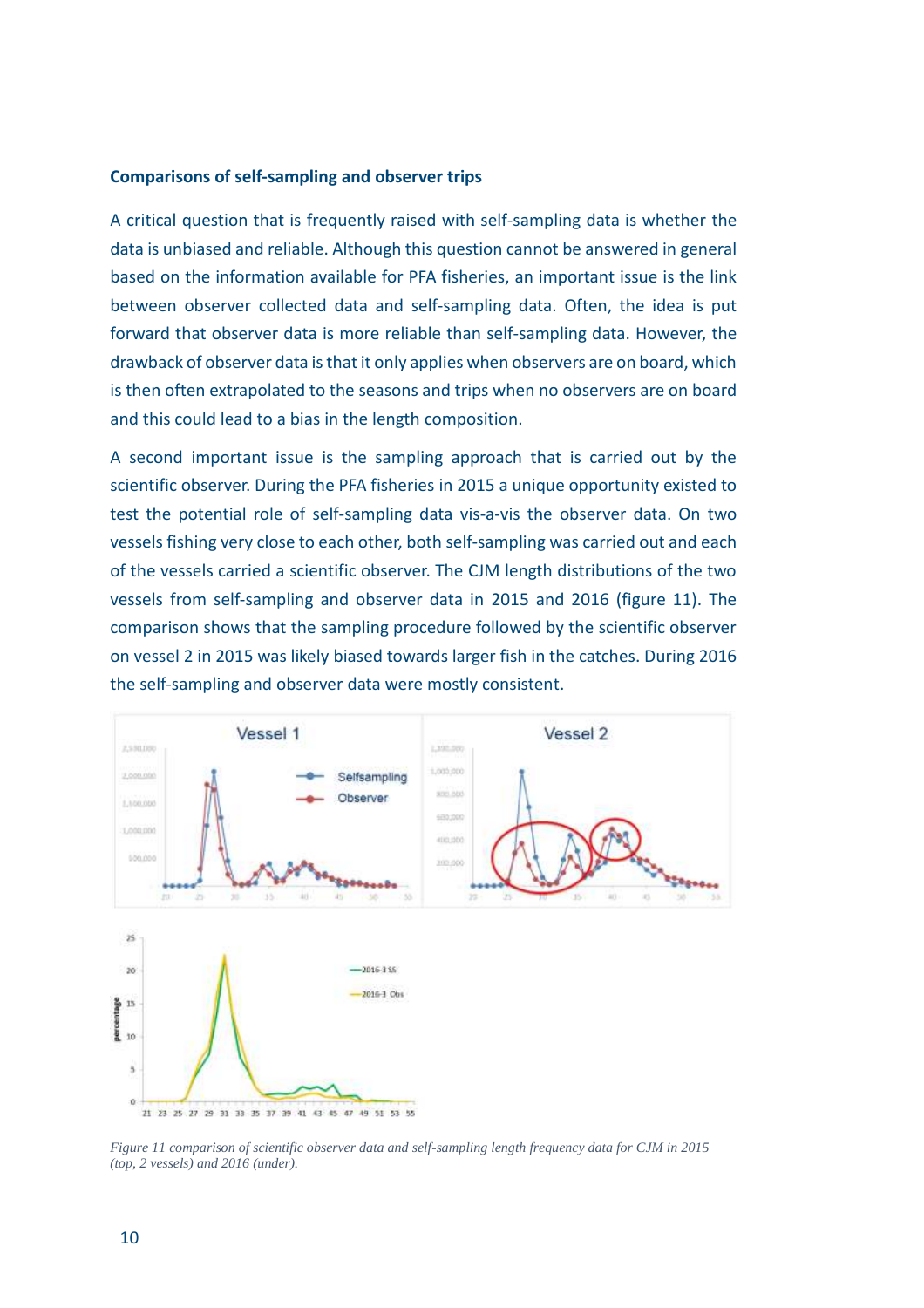

Overall the self-sampling data appears to deliver consistent and reliable information that can be followed from year to year and which appears to follow the yearclasses as they pass through the fishery.

An important element of scientific observer data that cannot be replaced by selfsampled data is the information on potential bycatch or damage to non-target species.

# **Conclusions**

PFA self-sampling programme has been rapidly expanding in 2015 and 2016 both in EU waters, west African waters and SPRFMO area. The self-sampling programme appears to be successful in contributing new types of detailed knowledge for stock assessment purposes. In the context of the SPRFMO Jack mackerel stock assessment, the self-sampled length distributions have been used to complement the scientific observer data. The self-sampling also contributed information on temperature and fishing depth. The comparison of self-sampled data with scientific observer data for Jack mackerel shows that the self-sampled data appears reliable and follows the cohorts as they more through the fishery.

# **Outlook**

It is foreseen that the self-sampling programme will be again carried out in 2017. There is potential for expanding of the programme towards collection of information on sex ratio and gonad weight. Possibly also on acoustic information.

# **Acknowledgements**

Thanks are expressed to the skipper, officers and quality managers on board of the vessels Annelies Ilena, Margiris and Maartje Theodora for their cooperation and dedication in submitting the self-sampling information during 2015 and 2016.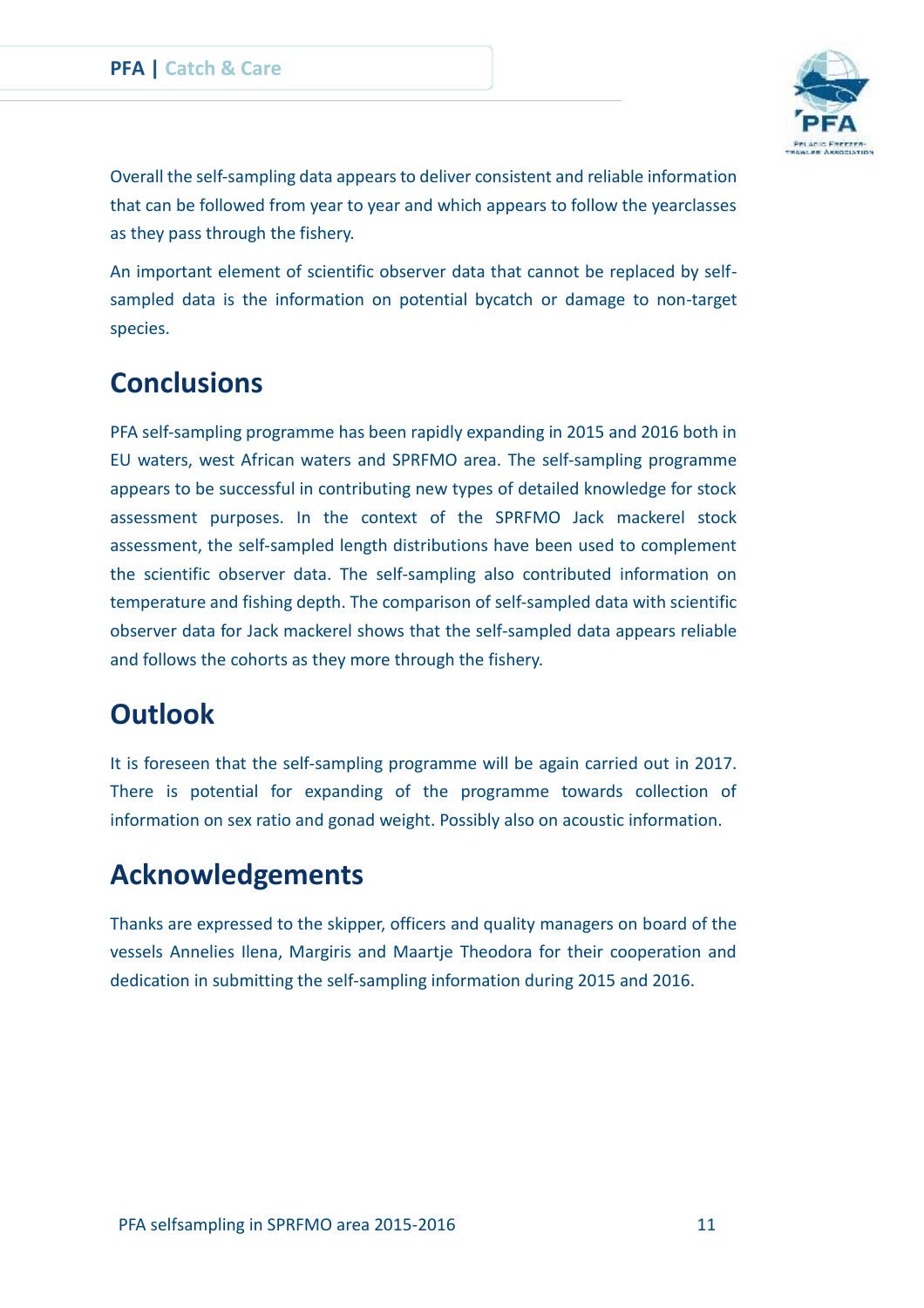## **Annex**

#### *Table 1 CJM length frequency data for 2015*

| Date           | 17             | 18             | 19                      | 20             | 21             | 22           | 23             | 24             | 25                      | 26              | 27                       | 28             | - 29     | 30                      | 31                       | 32                       | 33             | 34                       | 35                       | 36                       | 37                       | 38                       | 39             | 40                       | 41             | 42                      | 43             | 44                       | 45                       | 46             | 47                       | 48             | 49                       | 50             | 51             | 52           | 53           | 54             | (all) |
|----------------|----------------|----------------|-------------------------|----------------|----------------|--------------|----------------|----------------|-------------------------|-----------------|--------------------------|----------------|----------|-------------------------|--------------------------|--------------------------|----------------|--------------------------|--------------------------|--------------------------|--------------------------|--------------------------|----------------|--------------------------|----------------|-------------------------|----------------|--------------------------|--------------------------|----------------|--------------------------|----------------|--------------------------|----------------|----------------|--------------|--------------|----------------|-------|
| 16-4-201       | $\mathbf{0}$   | $\Omega$       | $\Omega$                | $\Omega$       | $\Omega$       | $\Omega$     | $\overline{a}$ |                | 10                      | 10              |                          | $\Omega$       |          | $\Omega$                | $\Omega$                 | $\alpha$                 | 21             | 14                       | 5                        | $\Omega$                 | 21                       | 49                       | 33             | 11                       | 17             | 10 <sup>1</sup>         | 10             | 13                       | 10                       | $\Omega$       | $\Omega$                 |                | $\Omega$                 | $\Omega$       | $\Omega$       | $\Omega$     |              | $\Omega$       | 259   |
| 17-4-2015      | $\overline{0}$ | $\overline{0}$ | $^{\circ}$              | $\mathbf{0}$   | $\overline{0}$ | $^{\circ}$   | $\overline{0}$ | $\mathbf{0}$   | $^{\circ}$              | $\mathbf{0}$    | -3                       | $\mathbf{0}$   | $\Omega$ | $\mathbf{0}$            | $\overline{\phantom{a}}$ |                          | $\mathbf{0}$   | $\Omega$                 | $\overline{2}$           | $\overline{\phantom{a}}$ | $\mathbf{a}$             |                          |                | -6                       | $\overline{3}$ | $^{\circ}$              |                |                          | $\overline{0}$           | $\Omega$       | $\mathbf{0}$             | $\mathbf{0}$   | $^{\circ}$               | $\overline{0}$ | $^{\circ}$     | $\mathbf{0}$ | $\mathbf{0}$ | $\overline{0}$ | 41    |
| 18-4-2015      | $\mathbf{0}$   | $\overline{0}$ | $^{\circ}$              | $\Omega$       | $^{\circ}$     | $^{\circ}$   | $^{\circ}$     | 10             | 14                      | 27              | 10                       | $^{\circ}$     | $\Omega$ | $\Omega$                | $\mathbf{0}$             | 20                       | 29             |                          | $^{\circ}$               | 25                       | 42                       | 29                       | $\mathbf{Q}$   | 43                       | 12             | $\mathbf{q}$            | $\overline{a}$ | $\mathbf{A}$             | $\overline{4}$           | $\Omega$       | $\mathbf{1}$             | $\Omega$       | $\Omega$                 | $^{\circ}$     | $\overline{0}$ | $^{\circ}$   | $\Omega$     | $\mathbf{0}$   | 296   |
| 19-4-2015      | $\mathbf{0}$   | $\overline{0}$ | $^{\circ}$              | $\Omega$       | $\mathbf{0}$   | $\Omega$     | $\Omega$       | $\Omega$       | $\Omega$                | $\mathbf{0}$    | $\Omega$                 | $\Omega$       | $\Omega$ | $^{\circ}$              | $^{\circ}$               | $\Omega$                 | $\overline{7}$ | $\Omega$                 |                          | $\overline{7}$           |                          | 14                       | 27             | 14                       | 14             | 14                      | 20             |                          | 14                       | $\overline{7}$ | $\Omega$                 | $\Omega$       | $\Omega$                 | $\bf{0}$       | $\Omega$       | $\mathbf{0}$ | $\Omega$     | $\mathbf{0}$   | 156   |
| 20-4-2015      | $\mathbf{0}$   | $\Omega$       | $^{\circ}$              | $\Omega$       | $\mathbf{0}$   | $\Omega$     | $\Omega$       | $\Omega$       | $\Omega$                | $\mathbf{0}$    |                          | $\Omega$       | $\Omega$ | 7                       | $^{\circ}$               | $\Omega$                 | 11             |                          | $^{\circ}$               | $^{\circ}$               | 16                       | 49                       | 21             | 44                       | 14             | 21                      | 29             |                          | 12                       | 14             | 20                       | $\Omega$       | $\overline{a}$           | $\overline{7}$ | $\Omega$       | $\mathbf{0}$ |              | $\mathbf{0}$   | 290   |
| 21-4-2015      | $^{\circ}$     | $\overline{0}$ | $^{\circ}$              | $\Omega$       | $\mathbf{0}$   | $\Omega$     | $\Omega$       | $\Omega$       | $\Omega$                | $\Omega$        | 5                        | $\Omega$       |          | $^{\circ}$              | $^{\circ}$               | $\Omega$                 | $\Omega$       |                          | -5                       | $\Omega$                 | $\Omega$                 | $\Omega$                 | 14             | 10                       | 19             | 10                      | -5             |                          | 10                       | $\Omega$       | $5\overline{2}$          |                | $\Omega$                 | -5             | $\Omega$       | $^{\circ}$   | $\Omega$     | $\mathbf{0}$   | 96    |
| 22-4-2015      | $\mathbf{0}$   | $\overline{0}$ | $^{\circ}$              | $\Omega$       | $\Omega$       | $\Omega$     | $\Omega$       | $\Omega$       | $\Omega$                | $\Omega$        | $\Omega$                 | $\mathbf{0}$   | $\Omega$ | $\Omega$                | $\Omega$                 | $\Omega$                 | $^{\circ}$     | $\mathbf{1}$             | $\overline{1}$           | $\Omega$                 | $\Omega$                 | $\overline{2}$           |                | $\overline{1}$           | -6             |                         | $\overline{1}$ |                          | 1                        | $\Omega$       |                          | $\Omega$       | $\Omega$                 | $\overline{0}$ | $\Omega$       | $\Omega$     | $\Omega$     | $\Omega$       | 18    |
| 23-4-2015      | $\mathbf{0}$   | $\overline{0}$ | $^{\circ}$              | $\overline{0}$ | $\mathbf{0}$   | $\mathbf{0}$ | $\Omega$       | $\mathbf{0}$   | $\Omega$                | $\mathbf{0}$    | $\Omega$                 | $\overline{0}$ | $\Omega$ | $\mathbf{0}$            | $^{\circ}$               | $\Omega$                 | $\Omega$       |                          | $^{\circ}$               | $\Omega$                 |                          | 28                       | $\overline{a}$ | 33                       | 30             | 30 <sub>1</sub>         | 32             | 21                       | 26                       | 15             | $\mathbf{R}$             |                | $\Omega$                 | $\overline{0}$ | $\Omega$       | $\mathbf{0}$ | $\Omega$     | $\mathbf{0}$   | 247   |
| 24-4-2015      | $^{\circ}$     | $\overline{0}$ | $\Omega$                | $\Omega$       | $\mathbf{0}$   | $\Omega$     | $\Omega$       | $\Omega$       | $\Omega$                | $\mathbf{0}$    | $\Omega$                 | $\Omega$       |          | $\Omega$                | $\overline{7}$           | $\Omega$                 | 15             | 18                       | $^{\circ}$               |                          |                          | $\mathbf{q}$             | 20             | $\mathbf{q}$             | 43             | $\overline{\mathbf{3}}$ | $^{\circ}$     | 12                       | 13                       | 27             | $\mathbf{R}$             | $\overline{7}$ |                          | $\overline{1}$ | $\Omega$       | $\Omega$     | $\Omega$     | $\mathbf{0}$   | 210   |
| 26-4-2015      | $\mathbf{0}$   | $\overline{0}$ | $^{\circ}$              | $^{\circ}$     | $\mathbf{0}$   | $\Omega$     | $\mathbf{0}$   | $\Omega$       | $^{\circ}$              | $\mathbf{0}$    | $\Omega$                 | $\overline{0}$ | $\Omega$ | $\mathbf{0}$            | $\mathbf{0}$             | $^{\circ}$               | $\Omega$       |                          | $\overline{\mathbf{3}}$  | $\Omega$                 | $\mathbf{a}$             |                          |                | 11                       | $\overline{a}$ | 11                      | $\mathbf{R}$   |                          |                          | $\overline{a}$ | $\Omega$                 | $\Omega$       | $\Omega$                 | $\overline{0}$ | $^{\circ}$     | $\mathbf{0}$ | $\Omega$     | $\mathbf{0}$   | 60    |
| 27-4-2015      | $^{\circ}$     | $\overline{0}$ | $^{\circ}$              | $^{\circ}$     | $^{\circ}$     | $\Omega$     | $^{\circ}$     | $\Omega$       | $^{\circ}$              | $\mathbf{0}$    | $\Omega$                 | $\overline{4}$ | $\Omega$ | $^{\circ}$              | $\mathbf{0}$             | $\Omega$                 | $^{\circ}$     | $\overline{a}$           | $^{\circ}$               | $\Omega$                 | $\mathbf{0}$             | $^{\circ}$               | $\mathbf{q}$   | 27                       | 31             | $^{\circ}$              | $\Omega$       | $\overline{a}$           | 13                       | $\Omega$       | $\overline{a}$           | $\overline{4}$ | $\Omega$                 | $\overline{0}$ | $^{\circ}$     | $\mathbf{0}$ | $\Omega$     | $\mathbf{0}$   | 103   |
| 28-4-2015      | $^{\circ}$     | $\overline{0}$ | $^{\circ}$              | $^{\circ}$     | $\mathbf{0}$   | $\circ$      | $^{\circ}$     | $\mathbf{0}$   | $^{\circ}$              | $\mathbf{0}$    | $\Omega$                 | $\overline{0}$ | $\Omega$ | $\mathbf{0}$            | $^{\circ}$               | $^{\circ}$               | $\mathbf{0}$   | $\overline{\phantom{a}}$ | $^{\circ}$               | $\Omega$                 | $\overline{2}$           |                          |                | 6                        | 10             | $\overline{A}$          | $\overline{2}$ | $\overline{2}$           | 2                        | $\overline{a}$ | $\overline{A}$           | $\mathbf{0}$   | $^{\circ}$               | $\overline{0}$ | $\Omega$       | $\mathbf{0}$ | $^{\circ}$   | $\mathbf{0}$   | 47    |
| 3-5-2015       | $\mathbf{0}$   | $\overline{0}$ | $\Omega$                | $\Omega$       | $\overline{0}$ | $\Omega$     | $\Omega$       | $\Omega$       | $\Omega$                | $\mathbf{0}$    | $\Omega$                 | $\Omega$       |          | $^{\circ}$              | $\mathbf{0}$             | $\Omega$                 | $\Omega$       |                          | $^{\circ}$               | $\Omega$                 | $\mathbf{0}$             | $\Omega$                 | $\Omega$       | $^{\circ}$               | $\Omega$       | $^{\circ}$              | $\mathbf{0}$   | 10                       | 6                        | 10             | $\Lambda$                |                | $\Omega$                 | $\overline{0}$ | $\Omega$       | $\mathbf{0}$ | $\Omega$     | $\mathbf{0}$   | 34    |
| 4-5-2015       | $\mathbf{0}$   | $\mathbf{0}$   | $^{\circ}$              | $\Omega$       | $\mathbf{0}$   | $\Omega$     | $\Omega$       | $\Omega$       | $^{\circ}$              | $\mathbf{0}$    | $\Omega$                 | $\mathbf{0}$   | $\Omega$ | $\mathbf{0}$            | $\mathbf{0}$             | $\Omega$                 | 25             |                          | $^{\circ}$               | 13                       | 25                       | 38                       | 25             | 25                       | 25             | 38                      | 13             | 38                       | $\mathbf{0}$             | 25             | $^{\circ}$               | 25             | $\Omega$                 | $\overline{0}$ | $\Omega$       | $^{\circ}$   | $\Omega$     | $\mathbf{0}$   | 316   |
| $5 - 5 - 2015$ | $\mathbf{0}$   | $\overline{0}$ | $^{\circ}$              | $\Omega$       | $\overline{0}$ | $\Omega$     | $^{\circ}$     | $\mathbf{0}$   | $^{\circ}$              | $\mathbf{0}$    | $\overline{\phantom{a}}$ | 2              | $\Omega$ | $\mathbf{0}$            | 2                        | $\overline{\phantom{a}}$ | $\mathbf{R}$   |                          | $\overline{2}$           | $\overline{3}$           | $\overline{a}$           |                          | 11             | -6                       | $\overline{3}$ | -3                      | $\overline{a}$ |                          | $^{\circ}$               | $\overline{1}$ |                          | $\Omega$       | $\Omega$                 | $\overline{0}$ | $^{\circ}$     | $\mathbf{0}$ | $\Omega$     | $\mathbf{0}$   | 60    |
| 6-5-2015       | $\mathbf{0}$   | $\overline{0}$ | $^{\circ}$              | $^{\circ}$     | $\mathbf{0}$   | $^{\circ}$   | $\Omega$       | $\Omega$       | $^{\circ}$              | $\overline{3}$  |                          |                | $\Omega$ | $\mathbf{0}$            | $^{\circ}$               |                          |                |                          |                          | $\overline{1}$           |                          |                          |                |                          | $\overline{1}$ |                         | $\mathbf{0}$   | $\Omega$                 | $\overline{0}$           | $\Omega$       | $\Omega$                 | $\Omega$       | $\Omega$                 | $\overline{0}$ | $\Omega$       | $\mathbf{0}$ | $\Omega$     | $\mathbf{0}$   | 39    |
| 7-5-2015       | $^{\circ}$     | $\overline{0}$ | $^{\circ}$              | $\Omega$       | $\mathbf{0}$   | $\Omega$     | $\Omega$       | $\Omega$       | $^{\circ}$              | $\mathbf{0}$    | $\Omega$                 | $\Omega$       | $\Omega$ | $\mathbf{0}$            | $^{\circ}$               | $\Omega$                 | $\mathbf{R}$   | 10                       | $\Omega$                 |                          |                          | 14                       | 13             | 6                        | $\mathbf{3}$   | 13                      | 13             |                          | 20                       | $\overline{7}$ | 47                       | $\mathbf{q}$   | 10                       | 10             | $\Omega$       | $^{\circ}$   | $\Omega$     | $\mathbf{0}$   | 196   |
| 8-5-2015       | $\mathbf{0}$   | $\overline{0}$ | $^{\circ}$              | $^{\circ}$     | $\mathbf{0}$   | $\Omega$     | $^{\circ}$     | $\Omega$       | $^{\circ}$              | $\mathbf{0}$    | $\Omega$                 | $\overline{0}$ | $\Omega$ | $\mathbf{0}$            | $\mathbf{0}$             | $\Omega$                 |                |                          | $\Omega$                 |                          | $\Omega$                 | $\Omega$                 |                | 21                       | 14             | $^{\circ}$              | $\overline{7}$ | $\Omega$                 | 28                       | 21             |                          |                | $\Omega$                 | $\overline{0}$ |                |              | $\Omega$     | $\mathbf{0}$   | 138   |
| $9 - 5 - 2015$ | $^{\circ}$     | $\Omega$       | $\Omega$                | $\Omega$       | $\Omega$       | $^{\circ}$   | $\Omega$       | $\Omega$       | $\Omega$                | $\Omega$        | $\Omega$                 | $\Omega$       | $\Omega$ | $\mathbf{0}$            | $\Omega$                 | $\Omega$                 | $\Omega$       | $\Omega$                 | $^{\circ}$               | $\Omega$                 |                          |                          |                |                          |                |                         | $\Omega$       |                          |                          |                |                          |                |                          | $\Omega$       | $\Omega$       | $\Omega$     |              | $\Omega$       | 25    |
| 10-5-2015      | $^{\circ}$     | $\overline{0}$ | $^{\circ}$              | $^{\circ}$     | $\mathbf{0}$   | $^{\circ}$   | $^{\circ}$     | $\mathbf{0}$   | $^{\circ}$              | 6               | 34                       | 16             | 13       | 7                       | $\mathbf{0}$             | $^{\circ}$               | 21             | 12                       | 41                       | 8                        | 37                       | 15                       | 54             | 58                       | 29             | $\mathbf{a}$            | 36             | 17                       | -8                       | $\mathbf{0}$   | 6                        | -3             | $\mathbf{3}$             | $\overline{0}$ | $\Omega$       | 8            | $^{\circ}$   | $\mathbf{0}$   | 435   |
| 11-5-2015      | $\mathbf{0}$   | $\overline{0}$ | $\Omega$                | $\Omega$       | $\mathbf{0}$   | $\Omega$     | $\Omega$       | $\Omega$       | $\Omega$                | 8               | $\mathbf{a}$             | $\mathbf{0}$   |          | $^{\circ}$              | $\mathbf{0}$             | $\Omega$                 | 15             | 15                       | 8                        | 29                       | 21                       | $\overline{AB}$          | 27             | 33                       | 26             | $\mathbf{q}$            | 14             |                          | -6                       | $\mathbf{a}$   | $\mathbf{a}$             |                | $\Omega$                 | $\overline{0}$ | $\mathbf{0}$   | $^{\circ}$   | $\Omega$     | $\mathbf{0}$   | 277   |
| 13-5-2015      | $\mathbf{0}$   | $\overline{0}$ | $^{\circ}$              | $\Omega$       | $\mathbf{0}$   | $\Omega$     | $\Omega$       | $\Omega$       | $^{\circ}$              | $\mathbf{0}$    | $\Omega$                 | $\mathbf{0}$   | $\Omega$ | $\mathbf{0}$            | $^{\circ}$               | $\Omega$                 | $\overline{2}$ | $\Omega$                 | 2                        | $\overline{a}$           | $\Omega$                 |                          | 13             | 19                       | 11             | 13                      | $\mathbf{q}$   | $\overline{\phantom{a}}$ | $\overline{4}$           | 6              | $\Omega$                 | $\Omega$       | $\overline{a}$           | $\overline{0}$ | $\Omega$       | $\Omega$     | $\Omega$     | $\mathbf{0}$   | 97    |
| 15-5-2015      | $\mathbf{0}$   | $\overline{0}$ | $^{\circ}$              | $\Omega$       | $\mathbf{0}$   | $\Omega$     | $^{\circ}$     | $\Omega$       | $^{\circ}$              | 10              |                          | 28             | -6       | 2                       | $^{\circ}$               |                          | -6             | 12                       | 10                       | $\overline{7}$           | $\overline{a}$           | -6                       | $\overline{7}$ | 18                       | 15             | -6                      | 14             | $\overline{\phantom{a}}$ | $\overline{7}$           | $\overline{7}$ | $^{\circ}$               | $\Omega$       | $\Omega$                 | $\overline{0}$ | $^{\circ}$     | $\mathbf{0}$ | $\Omega$     | $\mathbf{0}$   | 212   |
| 16-5-2015      | $\mathbf{0}$   | $\overline{0}$ | $^{\circ}$              | $^{\circ}$     | $\mathbf{0}$   | $\mathbf{0}$ | $\overline{0}$ | $\mathbf{0}$   | 34                      | 16              | 30 <sup>2</sup>          | 23             | 18       | 12                      | $^{\circ}$               | $\mathbf{q}$             | 33             | 14                       | 16                       | $\mathbf{0}$             | 12                       | 29                       | 19             | 45                       | 47             | 24                      | 14             | 10                       | 11                       | 16             | $^{\circ}$               | 10             | $\overline{\phantom{a}}$ | $\overline{0}$ | $\mathbf{0}$   | $\mathbf{0}$ | $\Omega$     | $\mathbf{0}$   | 441   |
| 18-5-2015      | $^{\circ}$     | $\Omega$       | $^{\circ}$              | $\Omega$       | $\mathbf{0}$   | $\Omega$     | $\Omega$       |                | -6                      | 12              | 24                       | 14             |          | $^{\circ}$              | $\Lambda$                | $\Omega$                 | -8             | 12                       | 6                        | $\overline{\phantom{a}}$ | $\Omega$                 | 14                       | 26             | 18                       | 10             | -6                      |                | 12                       | $\overline{2}$           | 12             | $\Lambda$                | 2              | $\Omega$                 | $^{\circ}$     | $\Omega$       | $^{\circ}$   | $\Omega$     | $\mathbf{0}$   | 212   |
| 19-5-2015      | $\mathbf{0}$   | $\Omega$       | $\Omega$                | $\Omega$       | $\Omega$       | $\Omega$     | $\Omega$       | $\Omega$       | $\Omega$                | $\overline{a}$  | $\Omega$                 | $\Omega$       | $\Omega$ | 7                       | $\Omega$                 | $\Omega$                 | 14             | $\mathbf{Q}$             | $\mathbf{q}$             | $\Omega$                 | 38.                      | - q                      | 21             | 20                       | $\overline{2}$ | 23                      | 25             | 29                       | $\Omega$                 | $\overline{2}$ |                          | $\mathbf{q}$   | $\Omega$                 | $\Omega$       | $\overline{2}$ | $\Omega$     | $\Omega$     | $\Omega$       | 230   |
| 20-5-2015      | $\overline{0}$ | $\Omega$       | $\Omega$                | $\Omega$       | $\mathbf{0}$   | $^{\circ}$   | $\Omega$       | $\Omega$       | 14                      | 72              | 95                       | 44             | $\Omega$ | $\mathbf{0}$            | $\Omega$                 | 14                       | 14             | 12                       | 20                       | $\overline{7}$           | $\overline{\phantom{a}}$ | 17                       | 15             | 44                       | 26             | 22                      | $\Omega$       | 12                       | $\overline{0}$           | $\overline{7}$ | $\overline{\phantom{a}}$ | 12             | $\Omega$                 | $\overline{0}$ | $\Omega$       | $\Omega$     | $\Omega$     | $\Omega$       | 456   |
| 21-5-2015      | $^{\circ}$     | $\overline{0}$ | $^{\circ}$              | $^{\circ}$     | $\mathbf{0}$   | $\circ$      | $^{\circ}$     | $\mathbf{q}$   | 64                      | 132             | 63                       | 24             | $\Omega$ | $\mathbf{0}$            | $^{\circ}$               | 9                        | 9              | 20                       | 21                       | 10                       | $\mathbf{0}$             | 10                       | 18             | - 5                      | 15             | 10                      | 16             | 16                       | $\mathbf{0}$             | $\mathbf{0}$   | -5                       | $\mathbf{0}$   | 10                       | $\overline{0}$ | $^{\circ}$     | $\mathbf{0}$ | $^{\circ}$   | $\mathbf{0}$   | 466   |
| 22-5-2015      | $\mathbf{0}$   | $\overline{0}$ | $\Omega$                | $\Omega$       | $\Omega$       | $\Omega$     | $\Omega$       |                | 189                     | 221             | 167                      | 68             |          | $\Omega$                | $^{\circ}$               | 42                       | 127            | 51                       | 8                        | $^{\circ}$               | 27                       | 49                       | 56             | 43                       | 36             | 11                      | 22             | 25                       | 18                       | 14             | 14                       | $\Omega$       | $\Omega$                 | $\overline{0}$ | $\Omega$       | $\Omega$     | $\Omega$     | $\Omega$       | 1202  |
| 23-5-2015      | $\mathbf{0}$   | $\Omega$       | $^{\circ}$              | $\Omega$       | $\mathbf{0}$   | $\Omega$     | $\Omega$       |                | $^{\circ}$              | 24              | 64                       | 24             | $\Omega$ | $\mathbf{0}$            | $^{\circ}$               | $\Omega$                 | $\Omega$       | 16                       | $^{\circ}$               | $\Omega$                 | $\mathbf{0}$             | 16                       | $\Omega$       | 32                       | 16             | $\Omega$                | $\Omega$       | $\Omega$                 | $\mathbf{R}$             | $\mathbf{R}$   | $\mathbf{R}$             | $\Omega$       | $\Omega$                 | 8              | $\mathbf{R}$   | $\Omega$     |              | $\mathbf{0}$   | 241   |
| 24-5-2015      | $\mathbf{0}$   | $\mathbf{0}$   | $^{\circ}$              | $\mathbf{0}$   | $\mathbf{0}$   | $^{\circ}$   | $^{\circ}$     | -6             | 104                     | 214             | 154                      | 49             | 25       | - 6                     | $\mathbf{0}$             | 10                       | 29             | -6                       | 12                       | 12                       | 8                        | 8                        | -6             | $\overline{4}$           | 10             | $\boldsymbol{A}$        | $\mathbf{0}$   | $\Omega$                 | 12                       | 8              | $^{\circ}$               | $\mathbf{0}$   | $\Omega$                 | $\overline{0}$ | $\Omega$       | $\mathbf{0}$ | $^{\circ}$   | $\mathbf{0}$   | 689   |
| 25-5-2015      | $\mathbf{0}$   | $\overline{0}$ | $^{\circ}$              | $^{\circ}$     | $\overline{0}$ | $^{\circ}$   | $^{\circ}$     | $\Omega$       | $\overline{\mathbf{3}}$ | 33              | 51                       | 20             |          | $\overline{\mathbf{3}}$ | $\overline{0}$           | $^{\circ}$               | $\mathbf{R}$   |                          | $^{\circ}$               | $\overline{\mathbf{3}}$  | $\mathbf{a}$             | $\Omega$                 |                | $\overline{\mathbf{3}}$  | $\overline{3}$ | $^{\circ}$              | $\mathbf{3}$   |                          | $\overline{0}$           | $\mathbf{0}$   | $^{\circ}$               | $\mathbf{0}$   | $^{\circ}$               | $\overline{0}$ | $\mathbf{0}$   | $\mathbf{0}$ | $\Omega$     | $\overline{0}$ | 148   |
| 26-5-2015      | $\Omega$       | $\Omega$       | $\Omega$                | $\Omega$       | $\Omega$       | $\Omega$     | $\Omega$       |                | $\Omega$                | $\overline{2}$  |                          |                |          | $\Omega$                | $\Omega$                 | $\Omega$                 |                |                          | $\overline{\phantom{a}}$ |                          | $\Omega$                 | $\Omega$                 |                | $\overline{\phantom{a}}$ |                | $\Omega$                |                |                          | $\overline{\phantom{a}}$ |                | $\Omega$                 | $\Omega$       | $\Omega$                 | $\Omega$       | $\Omega$       | $\Omega$     | $\Omega$     | $\Omega$       | 36    |
| 27-5-2015      | $\mathbf{0}$   | $\overline{0}$ | $\Omega$                | $\Omega$       | $\Omega$       | $\Omega$     | $\Omega$       | $\Omega$       | 5                       | 30 <sub>1</sub> | 24                       | -6             |          | $\Omega$                | $\Omega$                 | $\overline{A}$           | $\overline{5}$ | 14                       | $5^{\circ}$              | $\overline{1}$           |                          | $\overline{\phantom{a}}$ |                | 6                        | 12             | 5                       | $\overline{a}$ | $\Omega$                 | $\overline{7}$           | $\overline{a}$ | $\boldsymbol{A}$         | $\Omega$       | $\Omega$                 | $\overline{0}$ | $^{\circ}$     | $\Omega$     | $\Omega$     | $\Omega$       | 153   |
| 31-5-2015      | $\overline{0}$ | $\overline{0}$ | $^{\circ}$              | $\Omega$       | $\overline{0}$ | $^{\circ}$   | $\Omega$       | $\Omega$       | 96                      | 64              | 38                       | 17             | 10       | $\mathbf{0}$            | $\overline{0}$           | -8                       | 13             | 19                       | 10                       | $^{\circ}$               | $\overline{a}$           | 23                       | 19             | 15                       | 24             | 17                      | 18             | 11                       | $\overline{0}$           | 6              | $\Omega$                 | -6             | -6                       | $\overline{0}$ | $\Omega$       | $\Omega$     | $\Omega$     | $\overline{0}$ | 425   |
| $8 - 6 - 2015$ | $^{\circ}$     | $\overline{0}$ | $^{\circ}$              | $\mathbf{0}$   | $\mathbf{0}$   | $^{\circ}$   | $^{\circ}$     | $\mathbf{0}$   | 57                      | 699             | 1624                     | 1265           | 348      | 82                      | 21                       | 15                       | 52             | 340                      | 366                      | 148                      | 150                      | 263                      | 145            | 341                      | 516            | 253                     | 196            | 165                      | 61                       | 40             | 61                       | 40             | 20                       | $\overline{0}$ | $\mathbf{0}$   | 40           | $\Omega$     | $\mathbf{0}$   | 7310  |
| 14-6-2015      | $\mathbf{0}$   | $\overline{0}$ | $^{\circ}$              | $\Omega$       | $\Omega$       | $\Omega$     | $\Omega$       | $\Omega$       | $\Omega$                | 240             | 382                      | 218            | 131      | $^{\circ}$              | $^{\circ}$               | $\Omega$                 | $\Omega$       | $\Omega$                 | $^{\circ}$               | $\Omega$                 | $\Omega$                 | $\Omega$                 | $\Omega$       | $^{\circ}$               | $\Omega$       | $\Omega$                | $\Omega$       | $\Omega$                 | $\Omega$                 | $\Omega$       | $\Omega$                 | $\Omega$       | $\Omega$                 | $\overline{0}$ | $\Omega$       | $\Omega$     | $\Omega$     | $\mathbf{0}$   | 971   |
| 20-6-2015      | $\Omega$       |                | -9                      | $\Omega$       | $\Omega$       |              |                |                | 20                      | 285             | 1005                     | 695            | 256      | 79                      | 14                       | 32                       | 212            | 498                      | 325                      | 110                      | 105                      | 170                      | 245            | 457                      | 438            | 504                     | 260            | 211                      | 121                      | 88             | 140                      | 69             | 19                       | 35             | $\Omega$       | $\mathbf{0}$ | 17           | $\mathbf{0}$   | 6423  |
| 15-7-2015      | $\mathbf{0}$   | - 5            | $\overline{\mathbf{3}}$ | $\mathbf{R}$   | 10             | 13           | 10             | 77             | 799                     | 2359            | 2234                     | 590            | 198      | 28                      | 33                       | 155                      | 486            | 600                      | 235                      | 253                      | 339                      | 423                      | 888            | 641                      | 246            | 246                     | 46             | 68                       | - 5                      | $\mathbf{a}$   | -5                       | 22             | $\Omega$                 | $\overline{0}$ | $\Omega$       | $^{\circ}$   | $^{\circ}$   | $\mathbf{0}$   | 1103  |
| $6 - 8 - 2015$ | $\mathbf{0}$   | $\overline{0}$ | $^{\circ}$              | $\Omega$       | $\overline{0}$ | 17           | 17             | 268            | 2211                    | 3533            | 2002                     | 681            | 228      | 173                     | 18                       | $\overline{a}$           | $\mathbf{q}$   | 152                      | 154                      | 63                       | 18                       | 27                       | 34             | 101                      | 101            | 67                      | 61             | 47                       | 40                       | 27             | 34                       | 20             | $\Omega$                 | $\overline{7}$ | $\Omega$       | $^{\circ}$   |              | $\Omega$       | 1011  |
| 30-8-2015      | $\Omega$       | $\Omega$       | $\Omega$                |                | $\Omega$       | $\Omega$     |                | 539            | 1116                    | 1214            | 298                      | 42             |          | $\Omega$                | $\Omega$                 | $\Omega$                 | $\Omega$       |                          | $\Omega$                 | $\Omega$                 | $\Omega$                 | $\Omega$                 |                | $\Omega$                 | $\Omega$       | $\Omega$                | $\Omega$       |                          | $\Omega$                 | $\Omega$       | $\Omega$                 | $\Omega$       | $\Omega$                 | $\overline{0}$ | $\Omega$       | $\Omega$     |              | $\mathbf{0}$   | 3217  |
| 4-9-2015       | $^{\circ}$     | $\overline{0}$ | $^{\circ}$              | -6             | 14             | 12           | 12             | 169            | 1191                    | 871             | 66                       |                | $\Omega$ | $^{\circ}$              | $\mathbf{0}$             | $\Omega$                 | $^{\circ}$     | $\Omega$                 | $^{\circ}$               | $\mathbf{0}$             | $\Omega$                 | $\mathbf{0}$             | $\Omega$       | $\mathbf{0}$             | $\Omega$       | $\Omega$                | $\Omega$       | $\Omega$                 | $\Omega$                 | $\Omega$       | $^{\circ}$               | $\Omega$       | $\Omega$                 | $\overline{0}$ | $\Omega$       | $\mathbf{0}$ | $\Omega$     | $\overline{0}$ | 2342  |
| 8-9-2015       | $\mathbf{0}$   | $\overline{0}$ | $^{\circ}$              | 28             | 41             | 6            | $\overline{2}$ | $\overline{1}$ | <sup>1</sup>            | $\mathbf{0}$    | $\Omega$                 | $\mathbf{0}$   | $\Omega$ | $^{\circ}$              | $\overline{0}$           | $\Omega$                 | $\mathbf{0}$   | $\Omega$                 | $\mathbf{0}$             | $^{\circ}$               | $^{\circ}$               | $^{\circ}$               | $\Omega$       | $\overline{0}$           | $\Omega$       | $\overline{0}$          | $^{\circ}$     | $\Omega$                 | $\mathbf{0}$             | $\Omega$       | $^{\circ}$               | $\mathbf{0}$   | $^{\circ}$               | $\overline{0}$ | $\mathbf{0}$   | $^{\circ}$   | $^{\circ}$   | $\mathbf{0}$   | 80    |
| (All 2015)     | $\mathbf 0$    | 6              | - 6                     | 42             | 65             | 49           | 53             | 1106           | 5934                    | 10089           | 8435                     | 3836           | 1259     | 406                     | 101                      | 346                      | 1184           | 1897                     | 1278                     | 731                      | 918                      | 1395                     | 1827           | 2185                     | 1835           | 1392 896                |                | 779                      | 481                      | 391            | 408                      | 269            | 80                       | 73             | 17             | 55           | 25           | $\mathbf 0$    | 49839 |

Note: sampling dates between 20/6/2015 and 30/8/2016 refer to batch sampling instead of haul sampling and are therefore less frequent.